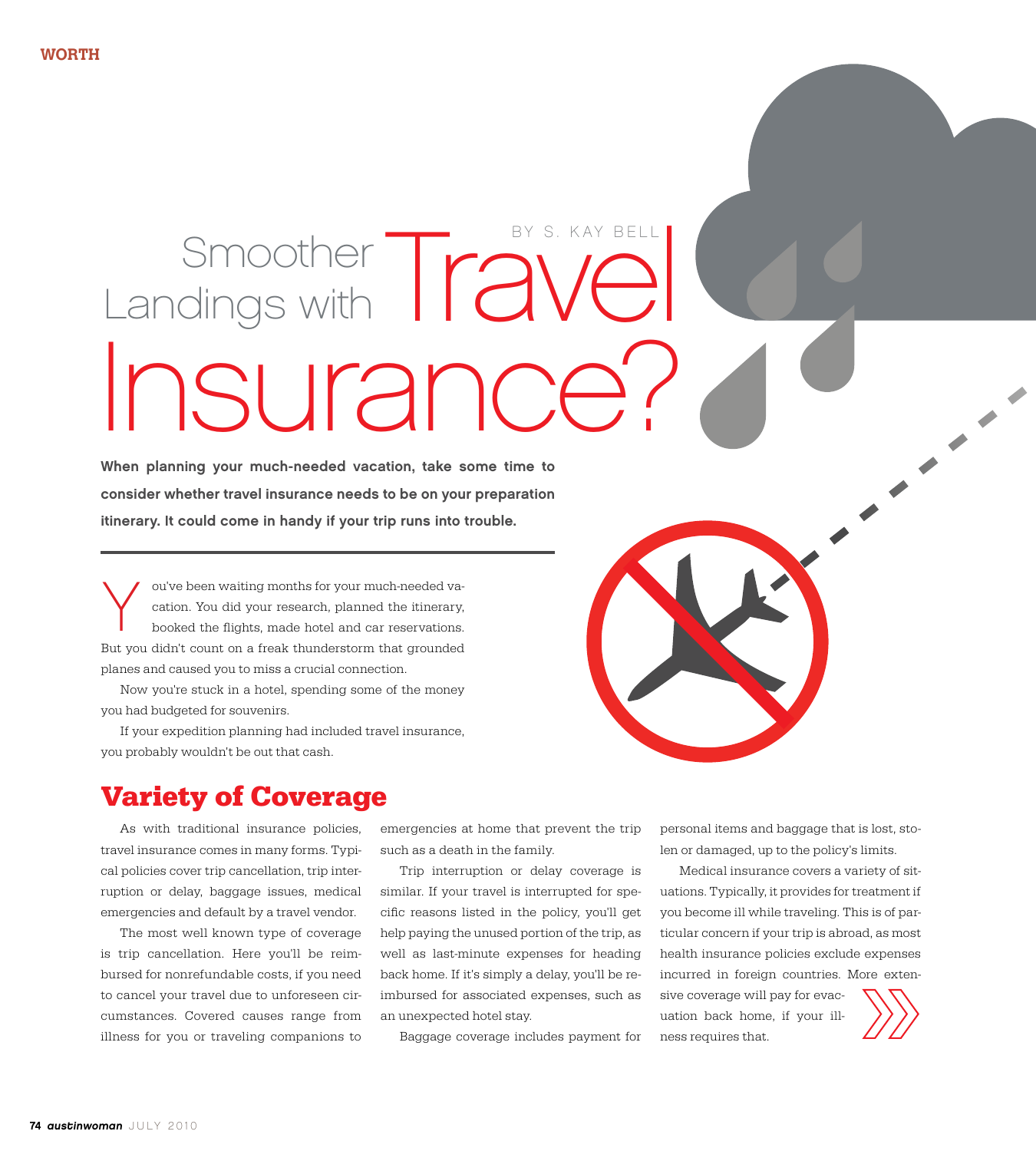**Think of us as your** *"comfort zone* **for mammograms** *"*

#### **THE BREAST CENTER AT ST. DAVID'S MEDICAL CENTER**

offers women the latest in digital imaging in a comfortable, spa-like setting. For your comfort, foam cushion mammopads are used for each mammogram. Our newlydesigned facility offers personalized service from a highly-trained nurse coordinator. Plus, private dressing rooms and Wi-Fi access are available.

Schedule your mammogram today or join us on the 3rd Thursday of each month from 6-8pm for our "Mammo Mixers."



# **Quality Care** For Those In Need



### **SERVICES**

AngelCalls: Wellness Checks and Medication Reminders by Phone

Home Management/Companion: Meal preparation, shopping, laundry, transportation to appointments, mental and social stimulation, light housekeeping, etc.

Personal Care: Home Management/ Companion tasks, as well as assistance with Activities of Daily Living

Live-in service: Option for those requiring 24 hour assistance.

512.250.2103 www.gotangels.com



9811 Anderson Mill Rd #175 Austin, TX 78750

**WE Have** Secret Sauce...

...To

WEIGHT

LoSS

pLEaSE rEfErEncE THiS ad To rEcEivE your **FREE NUTRITION CONSULTATION** 

> Medical Director Dr. Screven T. Edgerton *with Austin Area OB/GYN*

Balanced Hormones & Health Restorative Wellness Center

Clinic Director Tracy M. Ganske, RN, MSNed, PhDc

512.459.4400 BalancedHormonesAndHealth.com

www.austinwomanmagazine.com 75